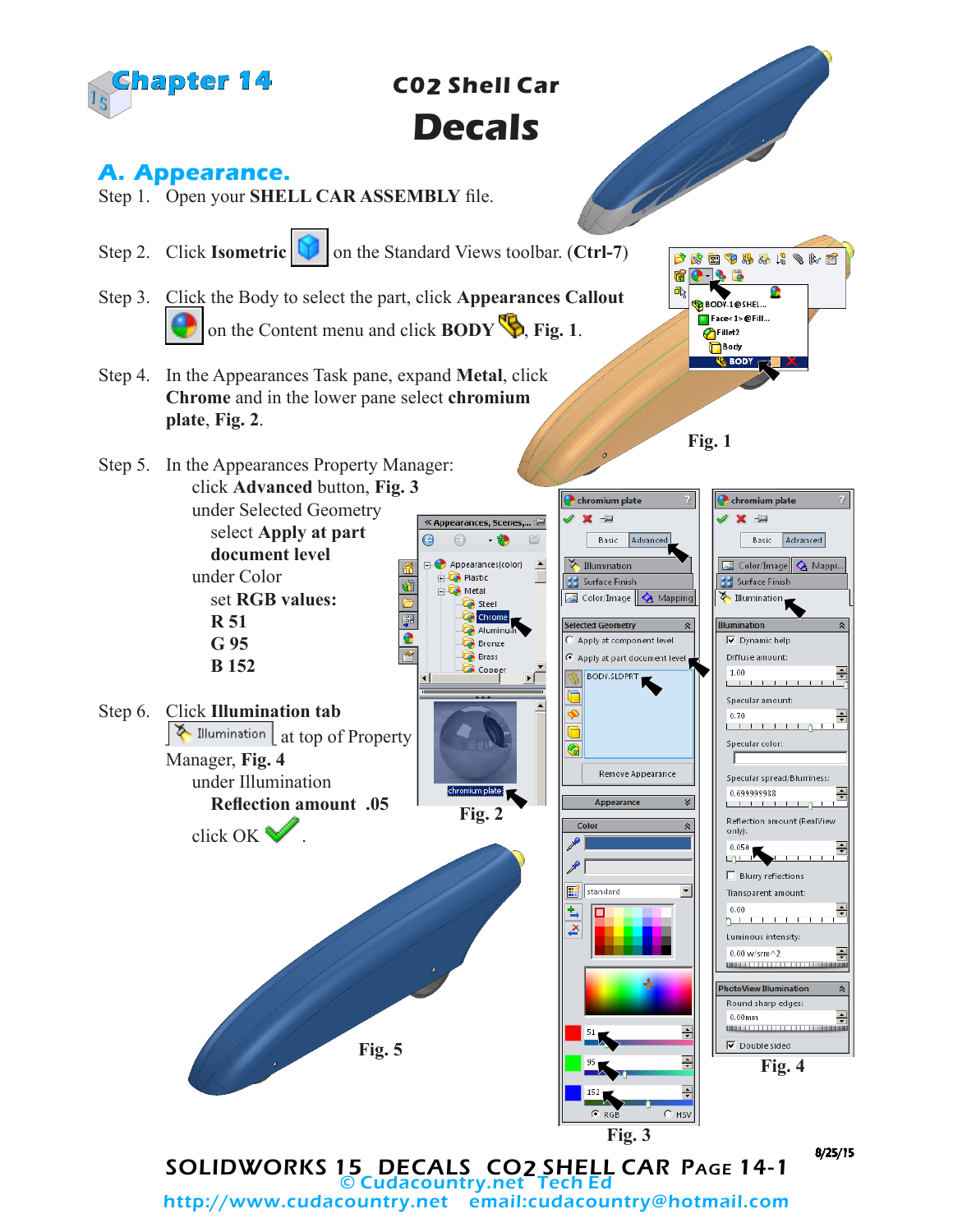### **B. Enable Render Tools Toolbar.**

- Step 1. If necessary turn on **Render** Command Manager. To turn on, **right click Sketch** | **Sketch**  $\int$  on the Command Manager toolbar and select **Render Tools**, **Fig. 6**.
- Step 2. Click **Render Tools** | **Render Tools** | on the Command Manager toolbar.

#### **C. Flames Decal.**

- Step 1. Click **Right**  $\boxed{E}$  on the Standard Views toolbar. (**Ctrl-4**)
- н Step 2. Click **Edit Decal Edit** on the Render Tools toolbar.
- Step 3. In the Decals Property Manager Image tab: under Decal Preview, **Fig. 7** click **Browse** and **My Documents** buttons open **flames-laguna-gray.png** under Mask Image select **Use decal image alpha channel**
- Step 4. Click the **Mapping tab**  $\frac{\mathbf{A}}{\mathbf{A}}$  Mapping  $\mathbf{A}$  at the top of the Decals Manager, **Fig. 8** under Selected Geometry

click **Apply changes at part level unselect all but Select Bodies** 

and click Clear Selection, then select body again.







#### SOLIDWORKS 15 DECALS CO2 SHELL CAR Page 14-2